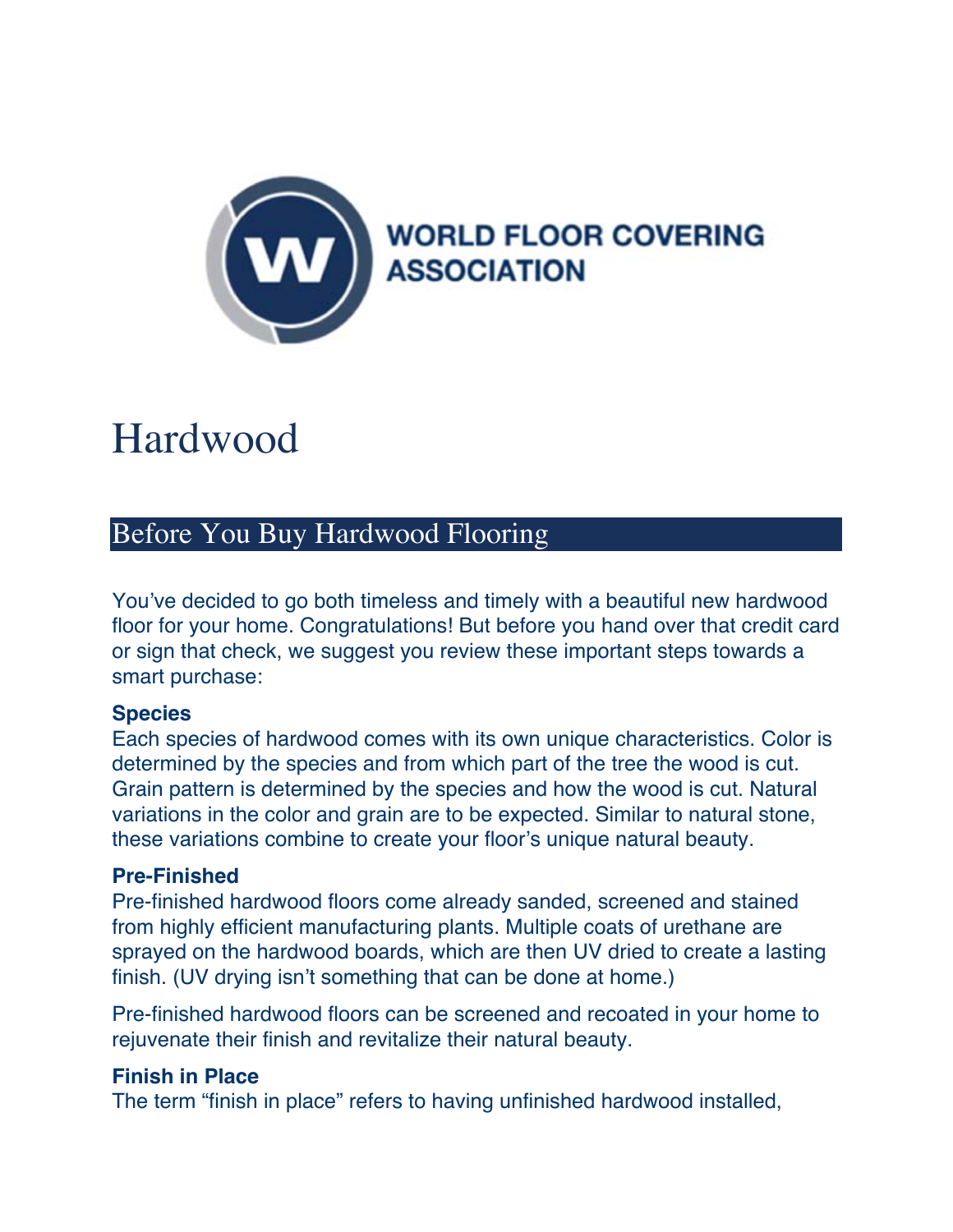sanded, stained and then finished with 2-3 coats of urethane right there in your home. Finishing in place can take a lot more time than installing prefinished boards — and can make quite a mess. But the result is a level of customization and uniqueness that can't be found on any store shelf.

#### **Dust**

If you decide to go with a finish in place floor, it's important to consider that your floor will not be dust-free, as it's impossible to create a "dust free" environment in your home. It's inevitable, some dust will fall onto the freshly applied topcoat of urethane finish. You may also discover sanding marks, brush marks and tiny bubbles after installation is complete. If these tiny imperfections become bothersome to you, know that finish in place floors can be screened and recoated at any time to revitalize their natural beauty.

#### **Effects of Weather**

Wood is a natural product that expands and contracts unevenly with changes in moisture and temperature. The result can be hairline cracks and/or minor variations in height or width. If you live in a wet climate, make sure your home is well insulated. If you live in a dry climate, consider the use of a whole house humidifier to minimize the effects of weather.

#### **Subfloor**

No subfloor is perfectly level. Hollow sounds may result when you walk on your subfloor's dips or ridges. These imperfections do not affect the integrity or installation of hardwood floors.

# **UV Light**

All hardwood floors will fade or change shades over time. Exposure to sunlight greatly accelerates this process. We recommend window treatments, as well as rotating area rugs and furniture regularly, to allow floors to age evenly from UV exposure.

#### **Cost**

The "cost per square foot" of your hardwood floor is just one aspect of the entire price tag of a new hardwood floor. Ask your retailer to calculate the total cost of your floor covering project. Here are some of the things he or she may include in the equation:

- Furniture removal/replacement
- Some retailers or installers may charge to remove (and then replace) furniture in the installation areas.
- Demolition/disposal of old floor covering